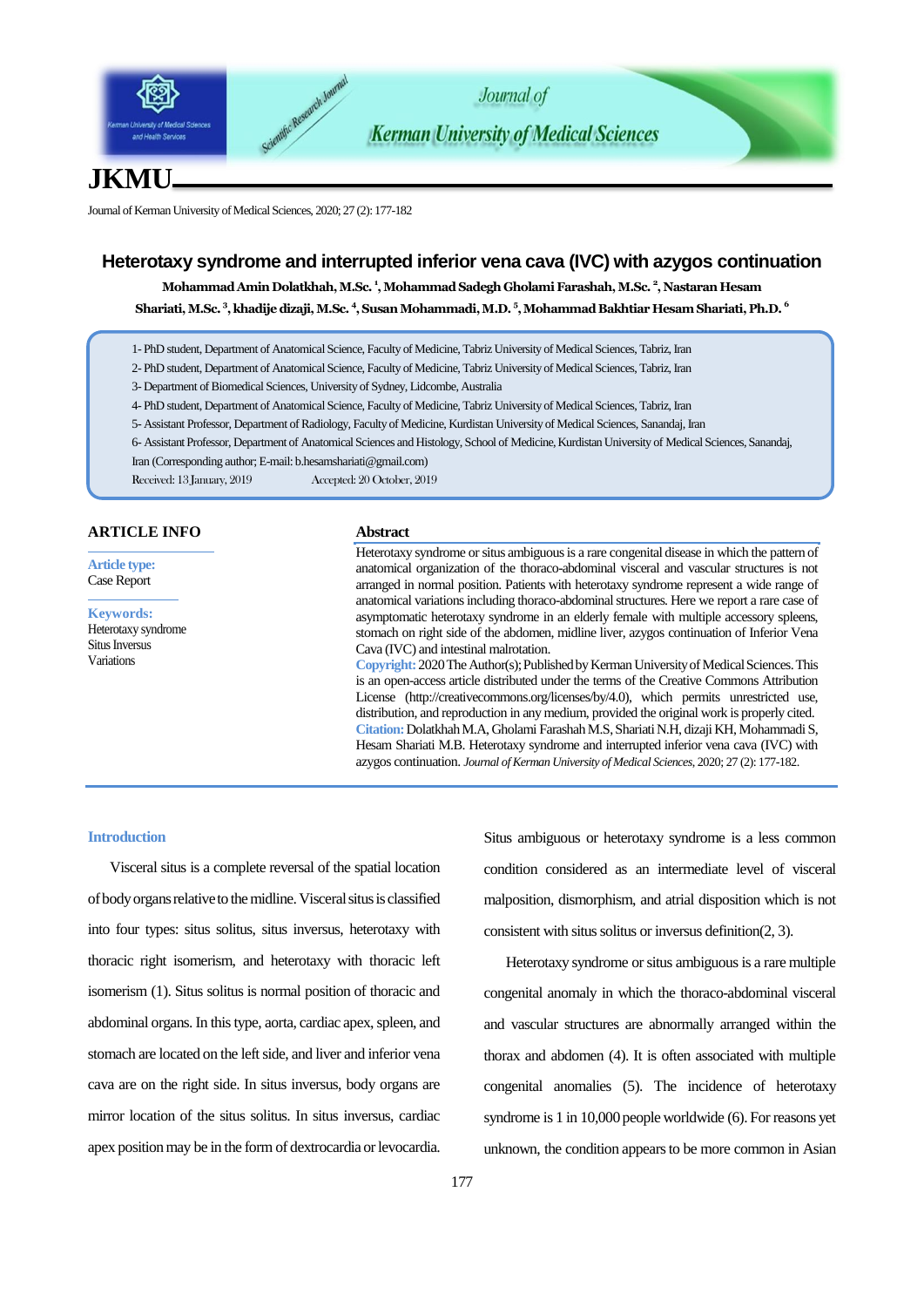populations than in North American and European ones (7). Anomalies happen when the process of normal left-right axis specification during embryogenesis is disturbed (8-10). Patients with situs ambiguous can be stratified into the subdivisions of situs ambiguous with polysplenia, and situs ambiguous with asplenia. Polysplenia is generally associated with the situs ambiguous anomaly (11). This case study reports a rare case of incidentally found polysplenia syndrome in a 26-year-old female patient who also had an interrupted inferior vena cava (IVC) with azygos continuation, midline liver, and Intestinal malrotation. There are few published reports regarding the polysplenia with azygos continuation (Figure 3) (12), and midline liver.



Figure 1. Coronal without contrast-enhanced computed tomography (CT) image showing a Heterotaxy syndrome. GB, gallbladder; IVC, inferior vena cava; SVC, superior vena cava; AZ, azygos; HE ,heart; LI, liver; ST, stomach; SP, spleen; CO, colon; K

#### **Case report**

A 26-year-old female with Intermittent Abdominal Pain referred to our imaging center for further evaluation. Past medical history and family history were not contributory. Her arterial blood pressure was 210/100 mm Hg and heart rate was 78/min. Other vital signs were within normal limits. Scanning was done from xiphoid process to the level of pubic symphysis. At that exam, congenital anomalies involving thoracoabdominal viscero- vascular structures were seen indicating the presence of heterotaxy polysplenia syndrome (Figure 2 and 3). The infrarenal segment of the IVC was positioned at the normal location and received the right renal vein; however, the suprarenal segment of the IVC was absent. An inferior vena cavagram demonstrated the inferior vena cava to continue with the azygos vein, passing into the retrocrural space till joining superior vena cava (SVC) at the normal location in the right

paratracheal space(Figure 2 and 3). The fundus of the stomach was located in the right upper quadrant of abdomen with multiple splenic masses (polysplenia) located along the greater curvature (Figure 2 and 3). The liver was located in the midline, but it was left-dominant liver (Figure 2 and 3). The small bowel was located on the left side in the upper abdomen and the ileocecal junction situated in the left iliac fossa to the left of midline with the Superior mesenteric artery directed downwards and to the left. Ascending colon was located on the left side and the descending colon on the right side with the inferior mesenteric artery directed downwards and to the right (Figure 2 and 3). The situation of the bowel loops and the reversal of status of superior mesenteric vessels were indicative of malrotation of gut. Renal microlithiasis was seen in both kidneys (Figure 2 and 3).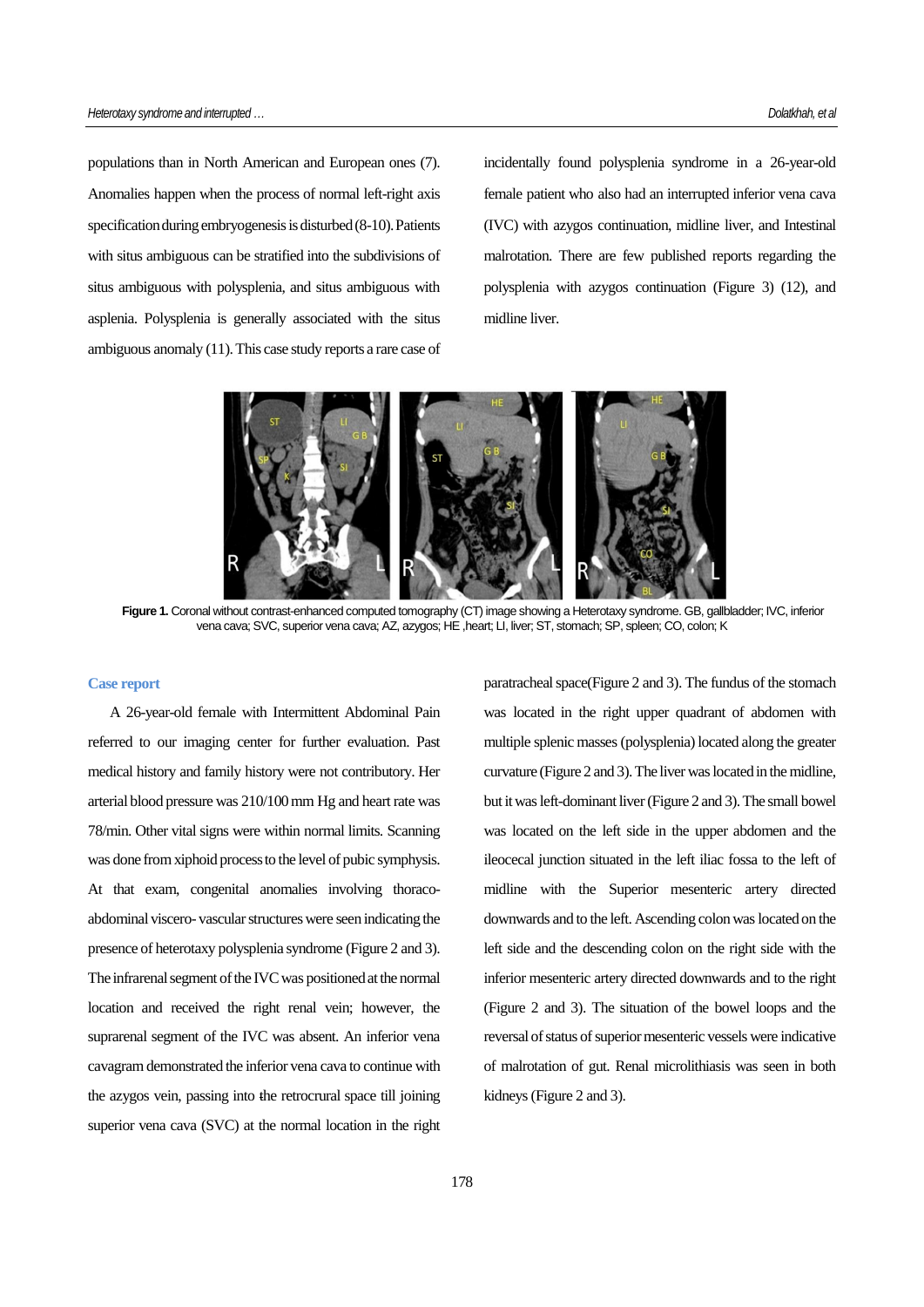

**Figure 2.** Axial without contrast computed tomography (CT) image exposing a Heterotaxy syndrome. GB, gallbladder; IVC, inferior vena cava; SVC, superior vena cava; AZ, azygos; HE, heart; LI, liver; ST, stomach; SP, spleen; CO, colon; K, kidney.



**Figure 3.** Schematic illustration of Azygos continuation of the inferior vena cava. IVC, inferior vena cava; SVC, superior vena cava; AZ, azygos; HE, heart; LI, liver; K, kidney.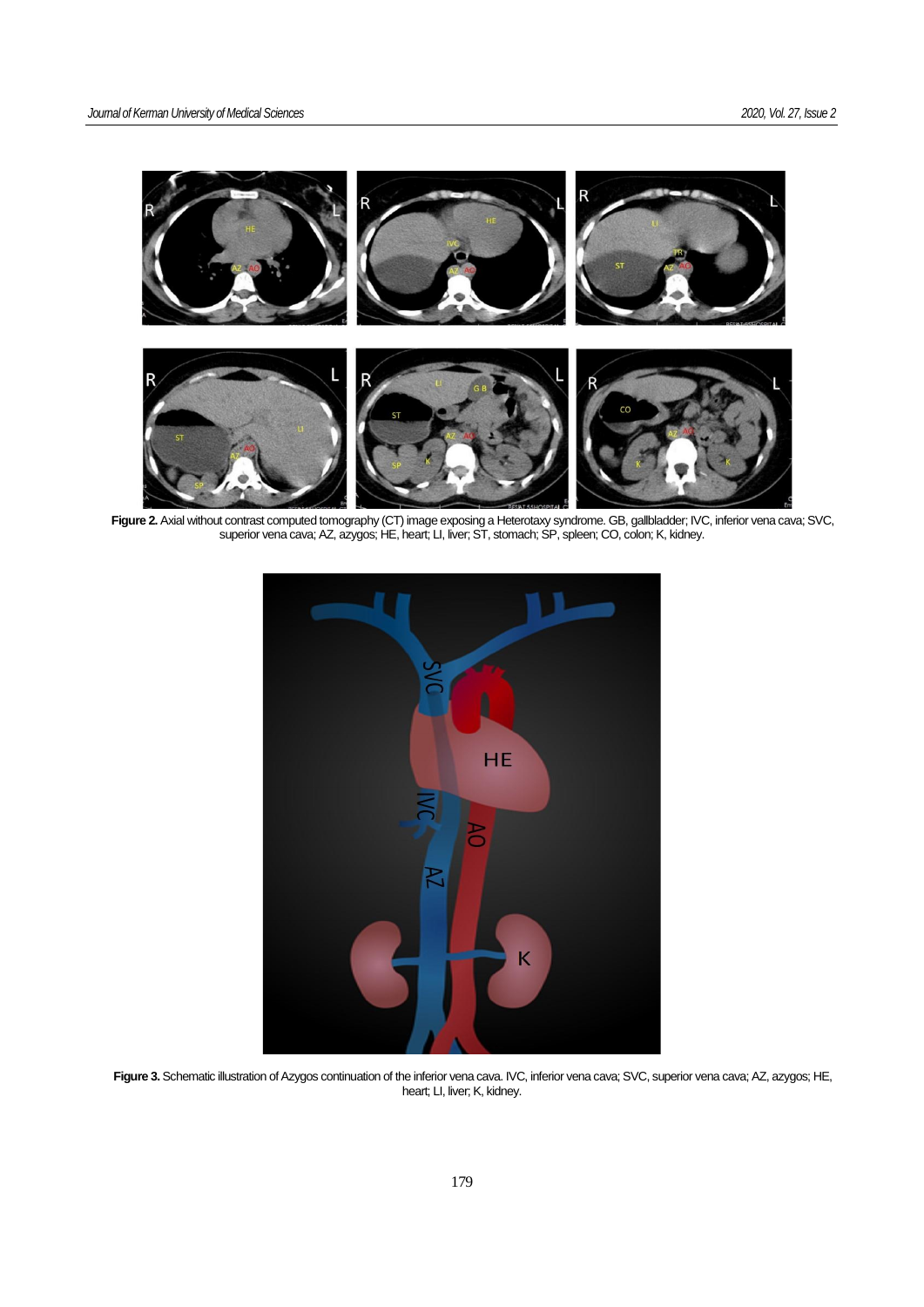#### **Discussion**

Heterotaxy is a rare condition in which the normal arrangements of the thoracic and abdominal organs disrupt in the normal left-right axis during early embryonic development (13). Heterotaxy or Situs ambiguous describes an anomaly in which there are portions of both situs solitus (normal asymmetrical arrangement) and situs inversus (mirror-image of normal arrangement) in the same patient (14). In general, situs ambiguous can be present when the thoraco-abdominal organs are not clearly lateralized. Heterotaxy generally is classified into polysplenia (left isomerism) and asplenia (right isomerism) syndromes (15). Polysplenia is classically defined as left isomerism or bilateral left-handedness referring to left-sided organs duplication via bilateral bilobed lungs, bilateral hyparterial bronchi and bilateral pulmonary atria as well as to the presence of several spleens (16). In nearly 50 % - 90 % cases, polysplenia is associated with the cardiac defect and only about 10% of patients may reach adulthood without any complications (17). The exact cause of heterotaxia polysplenia syndrome remains unclear. Disorders of the left-right asymmetry during early embryonic development result in a broad range of cardiac and extracardiac malformations that specify the human heterotaxy syndrome. Recent studies have reported that more than 100 genes are needed for normal leftright organ patterning during development but only a few are likely candidates for the left-right asymmetry defects in humans. The genes which are implicated in left-right laterality determination and heterotaxy syndrome include ZIC 3, NODAL, LEFTY 2, ACVR2B, CRYPTIC, CRELD-1, NKX2.5 and SHROOM 3 (13, 18). Microdeletions of Xq26 and mutations in some of these genes have been reported in patients with heterotaxy  $(8)$ . Left to right patterning is one of the most significant embryological events for asymmetrical organs like heart, lungs and digestive system. Exact sequential delivery and expression of accurate genetic signals along the left-right axis are responsible for appropriate morphogenesis and normal positioning of the internal component. Failure of normal coordination in different organ systems may have resulted in a set of anomalies such as situs anomalies of abdominal organs associated with the normally positioned heart. (19). Rose et al have reported that situs ambiguous has an incidence of 1 per 40,000 live births (20). Polysplenia is a rare form of the heterotaxy syndrome which is more common in females (21) and has a reported incidence of about 1 per 250,000 live births (19). Numerous studies reported that the situs ambiguous is more common in a highly inbred community of Asian Muslims (1 in 2700) comparing to the English population (1 in 24000) (22).

It is difficult to estimate the exact occurrence of polysplenia in adults because of the absence of drastic congenital heart defect and usually this anomaly is identified incidentally in adults during imaging evaluation for unrelated conditions.

Congenital interruption of the inferior vena cava (IVC) with azygos continuation is the most common anomaly associated with polysplenia syndrome (23). The suprarenal portion of the IVC is absent resulting to the failure of development of anastomosis between the right subcardinal vein and the hepatocardiac channel (derived from the right vitelline vein) but the suprahepatic portion is usually present draining the hepatic veins and opening directly into the right atrium. In the present case, the renal portion of the normally located IVC after receiving the right renal vein entered the retrocrural space and continued as the azygos vein while the left renal vein continued as hemiazygos vein.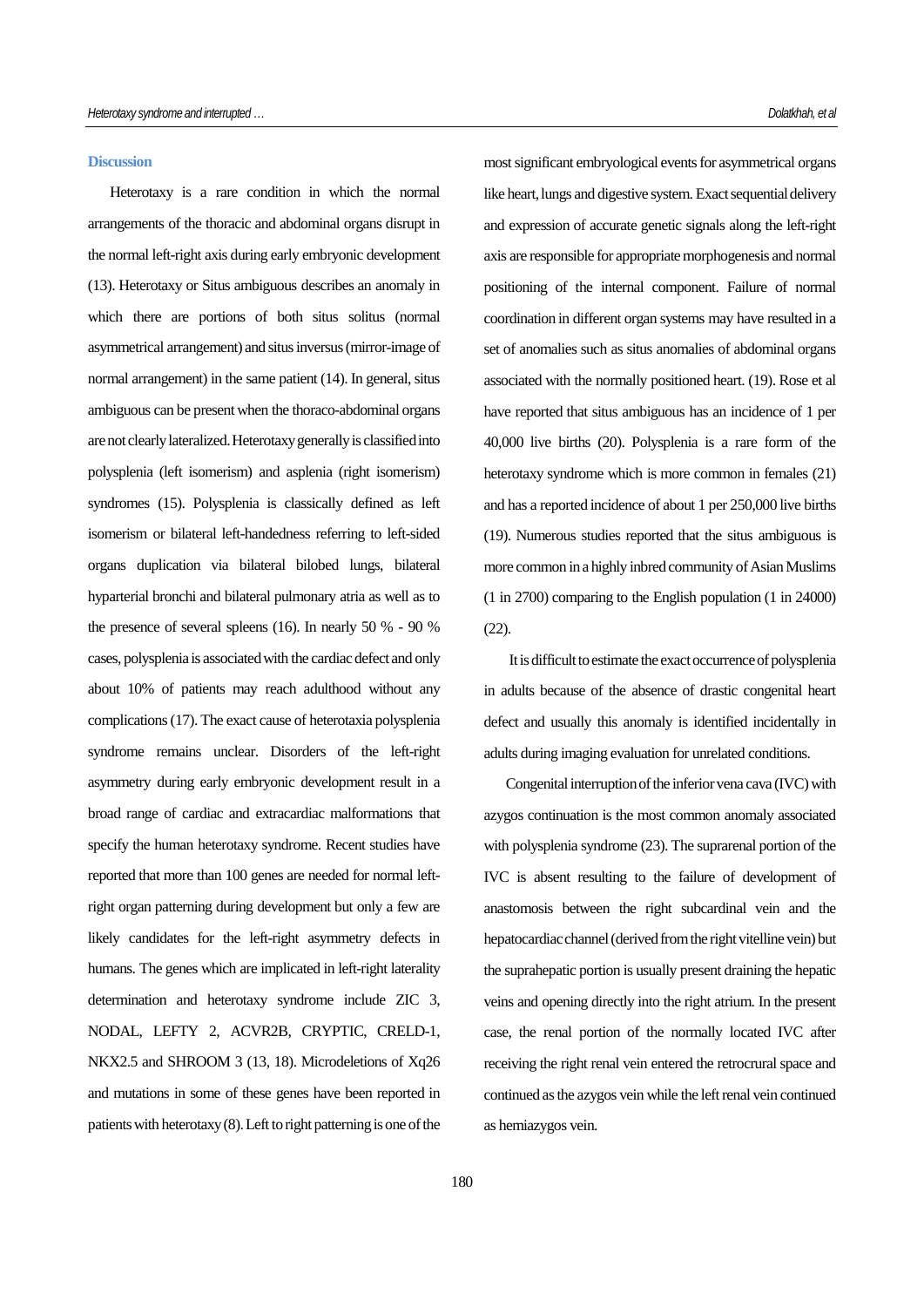In the present case, both stomach and eight splenules were placed in the right upper quadrant. Normal clockwise rotation during development brings the stomach to the left side, and counterclockwise rotation brings it to the right side. Because spleen develops in the dorsal mesogastrium, a discordant location of spleen and stomach is not expected. In this case, the small bowel loops were all placed on the left side and the ileocecal junction was situated in the left iliac fossa to the left of midline. Ascending colon was present on the left side and descending colon on the right side. Moreover, the third part of duodenum was not seen horizontally in its normal position. In this patient also, the common hepatic artery was originating from the superior mesenteric artery. No anomaly could be detected in the urogenital organs. Management of adult cases

## **References**

- 1. Stanger P, Rudolph AM, Edwards JE. Cardiac malpositions. An overview based on study of sixtyfive necropsy specimens. Circulation. 1977;56(2):159-72.
- 2. Van Praagh R. Terminology of congenital heart disease. Glossary and commentary. Circulation. 1977;56(2):139-43.
- 3. Uemura H, Ho SY, Devine WA, Anderson RH. Analysis of visceral heterotaxy according to splenic status, appendage morphology, or both. The American journal of cardiology. 1995;76(11):846- 9.
- 4. Mujo T, Finnegan T, Joshi J, Wilcoxen KA, Reed JC. Situs ambiguous, levocardia, right sided stomach, obstructing duodenal web, and intestinal nonrotation: a case report. Journal of radiology case reports. 2015;9(2):16.

of polysplenia (left isomerism) is mainly palliative and symptom-specific.

#### **Conclusion**

Patients with heterotaxy polysplenia syndrome represent a wide spectrum of abnormalities including thoraco-abdominal viscera and vessels. The polysplenia syndrome is incidentally detected in many adult cases when the patients were being evaluated for other reasons. The exact diagnosis is also crucial for proper planning of surgical and interventional procedures and to avoid damages to vital structures. Appropriate imaging modalities like echocardiography, ultrasonography, CT, and MRI are essential to appreciate diverse visceral and vascular abnormalities of heterotaxy syndrome.

- 5. Tortajada M, Moreno M, Gracia M, Sanchis A. Rare disease: Situs ambiguous in a schoolchild. BMJ case reports. 2010;2010.
- 6. Mortari EP, Baban A, Cantarutti N, Bocci C, Adorisio R, Carsetti R. Heterotaxy syndrome with and without spleen: Different infection risk and management. Journal of Allergy and Clinical Immunology. 2017;139(6):1981-4. e1.
- 7. Rameshbabu CS, Gupta KK, Qasim M, Gupta OP. Heterotaxy polysplenia syndrome in an adult with unique vascular anomalies: case report with review of literature. Journal of radiology case reports. 2015;9(7):22.
- 8. Ma L, Tierney ESS, Lee T, Lanzano P, Chung WK. Mutations in ZIC3 and ACVR2B are a common cause of heterotaxy and associated cardiovascular anomalies. Cardiology in the Young. 2012;22(2):194-201.